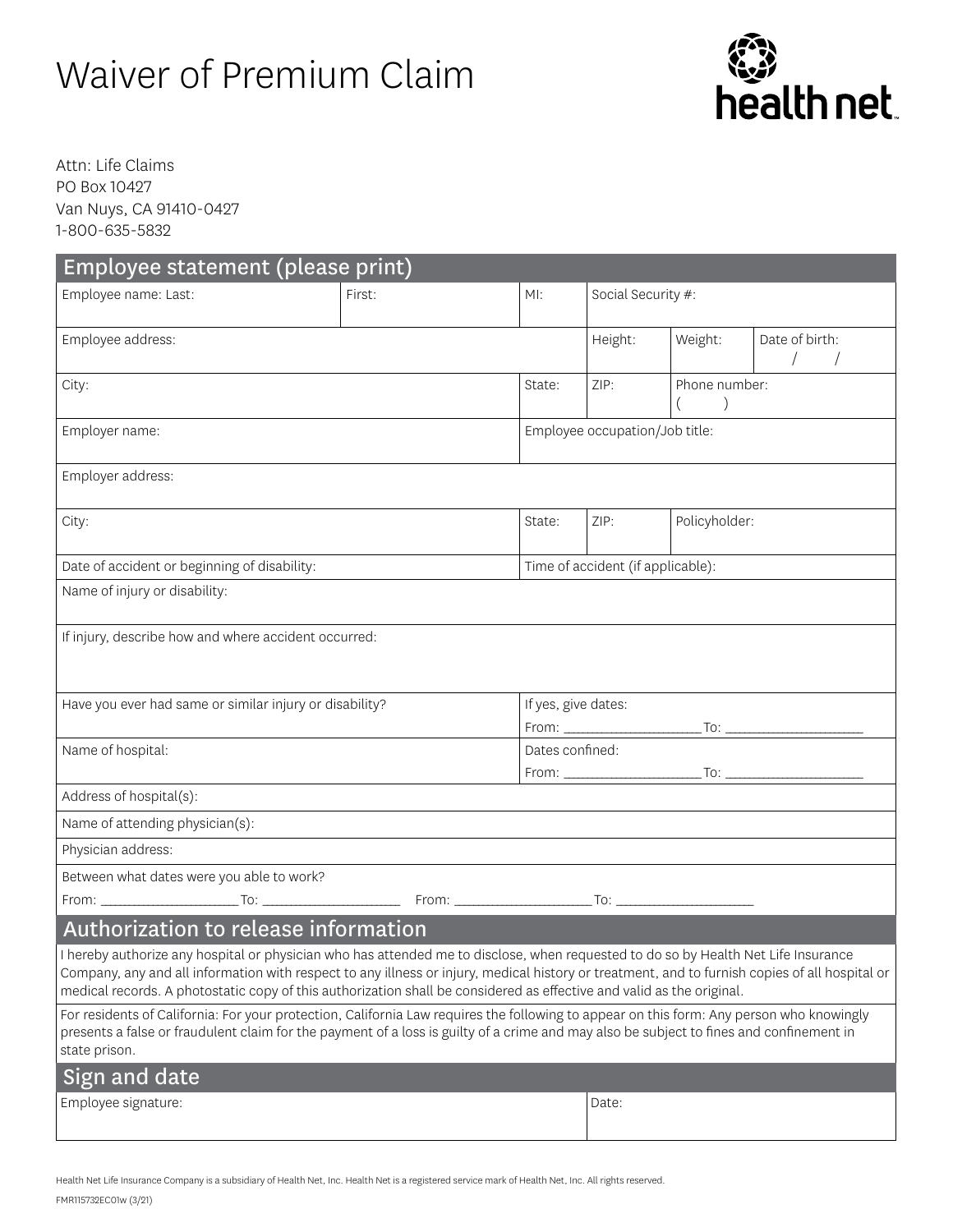| Amount of Basic Life Insurance in force:<br>Date of hire:<br>Effective date of employee<br>Base salary:<br>$\Box$ Hourly<br>$\Box$ Weekly<br>insurance:<br>$\frac{1}{2}$<br>$\qquad \qquad \$$<br>$\Box$ Monthly<br>Total disability:<br>Signature of employer representative:<br>Title:<br>Phone number:<br>Date:<br>Attending physician statement<br>Patient address:<br>Patient name:<br>$\Box$ Male<br>Age:<br>$\Box$ Female<br>Diagnosis (describe complications, if any):<br>Nature and origin of:<br>$\Box$ Disability $\Box$ Sickness $\Box$ Injury<br>Date symptoms first appeared or date of accident:<br>When did patient first consult you for this condition?<br>Is this condition work<br>related? $\Box$ Yes<br>$\Box$ No<br>Describe any other disease or complications affecting present condition:<br>Give dates of treatment and nature of treatment other than surgical:<br>Hospital name (if patient was hospitalized):<br>Hospital address:<br>Date hospitalized:<br>When:<br>Has patient ever had same or similar condition?<br>Describe:<br>$\Box$ Yes $\Box$ No (If "Yes," state when and describe.)<br>Is patient still under your care for this condition?<br>Degree of recovery:<br>Date:<br>$\Box$ Yes $\Box$ No<br>(If discharged, give date and degree of recovery.)<br>Is patient under the care of another physician?<br>Name:<br>$\Box$ Yes $\Box$ No (If "Yes," state when and describe.)<br>Address:<br>ZIP:<br>City:<br>State:<br>How long was or will patient be continuously totally disabled (unable to work)?<br>In his/her own occupation:<br>In any occupation:<br>How long was or will patient be partially disabled?<br>Date patient can return to work:<br>Remarks:<br>In your opinion, is patient a candidate for<br>rehabilitation? □ Yes □ No<br>I authorize the release to Health Net Life Insurance Company of any and all<br>medical records pertaining to the above patient.<br>Phone number:<br>Title:<br>Date:<br>$\left( \right)$<br>Physician address:<br>ZIP:<br>City:<br>State: | Employer statement (please print) |  |  |  |  |  |  |  |  |  |  |  |
|--------------------------------------------------------------------------------------------------------------------------------------------------------------------------------------------------------------------------------------------------------------------------------------------------------------------------------------------------------------------------------------------------------------------------------------------------------------------------------------------------------------------------------------------------------------------------------------------------------------------------------------------------------------------------------------------------------------------------------------------------------------------------------------------------------------------------------------------------------------------------------------------------------------------------------------------------------------------------------------------------------------------------------------------------------------------------------------------------------------------------------------------------------------------------------------------------------------------------------------------------------------------------------------------------------------------------------------------------------------------------------------------------------------------------------------------------------------------------------------------------------------------------------------------------------------------------------------------------------------------------------------------------------------------------------------------------------------------------------------------------------------------------------------------------------------------------------------------------------------------------------------------------------------------------------------------------------------------------------------------------------------------------------------------|-----------------------------------|--|--|--|--|--|--|--|--|--|--|--|
|                                                                                                                                                                                                                                                                                                                                                                                                                                                                                                                                                                                                                                                                                                                                                                                                                                                                                                                                                                                                                                                                                                                                                                                                                                                                                                                                                                                                                                                                                                                                                                                                                                                                                                                                                                                                                                                                                                                                                                                                                                            |                                   |  |  |  |  |  |  |  |  |  |  |  |
|                                                                                                                                                                                                                                                                                                                                                                                                                                                                                                                                                                                                                                                                                                                                                                                                                                                                                                                                                                                                                                                                                                                                                                                                                                                                                                                                                                                                                                                                                                                                                                                                                                                                                                                                                                                                                                                                                                                                                                                                                                            |                                   |  |  |  |  |  |  |  |  |  |  |  |
|                                                                                                                                                                                                                                                                                                                                                                                                                                                                                                                                                                                                                                                                                                                                                                                                                                                                                                                                                                                                                                                                                                                                                                                                                                                                                                                                                                                                                                                                                                                                                                                                                                                                                                                                                                                                                                                                                                                                                                                                                                            |                                   |  |  |  |  |  |  |  |  |  |  |  |
|                                                                                                                                                                                                                                                                                                                                                                                                                                                                                                                                                                                                                                                                                                                                                                                                                                                                                                                                                                                                                                                                                                                                                                                                                                                                                                                                                                                                                                                                                                                                                                                                                                                                                                                                                                                                                                                                                                                                                                                                                                            |                                   |  |  |  |  |  |  |  |  |  |  |  |
|                                                                                                                                                                                                                                                                                                                                                                                                                                                                                                                                                                                                                                                                                                                                                                                                                                                                                                                                                                                                                                                                                                                                                                                                                                                                                                                                                                                                                                                                                                                                                                                                                                                                                                                                                                                                                                                                                                                                                                                                                                            |                                   |  |  |  |  |  |  |  |  |  |  |  |
|                                                                                                                                                                                                                                                                                                                                                                                                                                                                                                                                                                                                                                                                                                                                                                                                                                                                                                                                                                                                                                                                                                                                                                                                                                                                                                                                                                                                                                                                                                                                                                                                                                                                                                                                                                                                                                                                                                                                                                                                                                            |                                   |  |  |  |  |  |  |  |  |  |  |  |
|                                                                                                                                                                                                                                                                                                                                                                                                                                                                                                                                                                                                                                                                                                                                                                                                                                                                                                                                                                                                                                                                                                                                                                                                                                                                                                                                                                                                                                                                                                                                                                                                                                                                                                                                                                                                                                                                                                                                                                                                                                            |                                   |  |  |  |  |  |  |  |  |  |  |  |
|                                                                                                                                                                                                                                                                                                                                                                                                                                                                                                                                                                                                                                                                                                                                                                                                                                                                                                                                                                                                                                                                                                                                                                                                                                                                                                                                                                                                                                                                                                                                                                                                                                                                                                                                                                                                                                                                                                                                                                                                                                            |                                   |  |  |  |  |  |  |  |  |  |  |  |
|                                                                                                                                                                                                                                                                                                                                                                                                                                                                                                                                                                                                                                                                                                                                                                                                                                                                                                                                                                                                                                                                                                                                                                                                                                                                                                                                                                                                                                                                                                                                                                                                                                                                                                                                                                                                                                                                                                                                                                                                                                            |                                   |  |  |  |  |  |  |  |  |  |  |  |
|                                                                                                                                                                                                                                                                                                                                                                                                                                                                                                                                                                                                                                                                                                                                                                                                                                                                                                                                                                                                                                                                                                                                                                                                                                                                                                                                                                                                                                                                                                                                                                                                                                                                                                                                                                                                                                                                                                                                                                                                                                            |                                   |  |  |  |  |  |  |  |  |  |  |  |
|                                                                                                                                                                                                                                                                                                                                                                                                                                                                                                                                                                                                                                                                                                                                                                                                                                                                                                                                                                                                                                                                                                                                                                                                                                                                                                                                                                                                                                                                                                                                                                                                                                                                                                                                                                                                                                                                                                                                                                                                                                            |                                   |  |  |  |  |  |  |  |  |  |  |  |
|                                                                                                                                                                                                                                                                                                                                                                                                                                                                                                                                                                                                                                                                                                                                                                                                                                                                                                                                                                                                                                                                                                                                                                                                                                                                                                                                                                                                                                                                                                                                                                                                                                                                                                                                                                                                                                                                                                                                                                                                                                            |                                   |  |  |  |  |  |  |  |  |  |  |  |
|                                                                                                                                                                                                                                                                                                                                                                                                                                                                                                                                                                                                                                                                                                                                                                                                                                                                                                                                                                                                                                                                                                                                                                                                                                                                                                                                                                                                                                                                                                                                                                                                                                                                                                                                                                                                                                                                                                                                                                                                                                            |                                   |  |  |  |  |  |  |  |  |  |  |  |
|                                                                                                                                                                                                                                                                                                                                                                                                                                                                                                                                                                                                                                                                                                                                                                                                                                                                                                                                                                                                                                                                                                                                                                                                                                                                                                                                                                                                                                                                                                                                                                                                                                                                                                                                                                                                                                                                                                                                                                                                                                            |                                   |  |  |  |  |  |  |  |  |  |  |  |
|                                                                                                                                                                                                                                                                                                                                                                                                                                                                                                                                                                                                                                                                                                                                                                                                                                                                                                                                                                                                                                                                                                                                                                                                                                                                                                                                                                                                                                                                                                                                                                                                                                                                                                                                                                                                                                                                                                                                                                                                                                            |                                   |  |  |  |  |  |  |  |  |  |  |  |
|                                                                                                                                                                                                                                                                                                                                                                                                                                                                                                                                                                                                                                                                                                                                                                                                                                                                                                                                                                                                                                                                                                                                                                                                                                                                                                                                                                                                                                                                                                                                                                                                                                                                                                                                                                                                                                                                                                                                                                                                                                            |                                   |  |  |  |  |  |  |  |  |  |  |  |
|                                                                                                                                                                                                                                                                                                                                                                                                                                                                                                                                                                                                                                                                                                                                                                                                                                                                                                                                                                                                                                                                                                                                                                                                                                                                                                                                                                                                                                                                                                                                                                                                                                                                                                                                                                                                                                                                                                                                                                                                                                            |                                   |  |  |  |  |  |  |  |  |  |  |  |
|                                                                                                                                                                                                                                                                                                                                                                                                                                                                                                                                                                                                                                                                                                                                                                                                                                                                                                                                                                                                                                                                                                                                                                                                                                                                                                                                                                                                                                                                                                                                                                                                                                                                                                                                                                                                                                                                                                                                                                                                                                            |                                   |  |  |  |  |  |  |  |  |  |  |  |
|                                                                                                                                                                                                                                                                                                                                                                                                                                                                                                                                                                                                                                                                                                                                                                                                                                                                                                                                                                                                                                                                                                                                                                                                                                                                                                                                                                                                                                                                                                                                                                                                                                                                                                                                                                                                                                                                                                                                                                                                                                            |                                   |  |  |  |  |  |  |  |  |  |  |  |
|                                                                                                                                                                                                                                                                                                                                                                                                                                                                                                                                                                                                                                                                                                                                                                                                                                                                                                                                                                                                                                                                                                                                                                                                                                                                                                                                                                                                                                                                                                                                                                                                                                                                                                                                                                                                                                                                                                                                                                                                                                            |                                   |  |  |  |  |  |  |  |  |  |  |  |
|                                                                                                                                                                                                                                                                                                                                                                                                                                                                                                                                                                                                                                                                                                                                                                                                                                                                                                                                                                                                                                                                                                                                                                                                                                                                                                                                                                                                                                                                                                                                                                                                                                                                                                                                                                                                                                                                                                                                                                                                                                            |                                   |  |  |  |  |  |  |  |  |  |  |  |
|                                                                                                                                                                                                                                                                                                                                                                                                                                                                                                                                                                                                                                                                                                                                                                                                                                                                                                                                                                                                                                                                                                                                                                                                                                                                                                                                                                                                                                                                                                                                                                                                                                                                                                                                                                                                                                                                                                                                                                                                                                            |                                   |  |  |  |  |  |  |  |  |  |  |  |
|                                                                                                                                                                                                                                                                                                                                                                                                                                                                                                                                                                                                                                                                                                                                                                                                                                                                                                                                                                                                                                                                                                                                                                                                                                                                                                                                                                                                                                                                                                                                                                                                                                                                                                                                                                                                                                                                                                                                                                                                                                            |                                   |  |  |  |  |  |  |  |  |  |  |  |
|                                                                                                                                                                                                                                                                                                                                                                                                                                                                                                                                                                                                                                                                                                                                                                                                                                                                                                                                                                                                                                                                                                                                                                                                                                                                                                                                                                                                                                                                                                                                                                                                                                                                                                                                                                                                                                                                                                                                                                                                                                            |                                   |  |  |  |  |  |  |  |  |  |  |  |
|                                                                                                                                                                                                                                                                                                                                                                                                                                                                                                                                                                                                                                                                                                                                                                                                                                                                                                                                                                                                                                                                                                                                                                                                                                                                                                                                                                                                                                                                                                                                                                                                                                                                                                                                                                                                                                                                                                                                                                                                                                            |                                   |  |  |  |  |  |  |  |  |  |  |  |
|                                                                                                                                                                                                                                                                                                                                                                                                                                                                                                                                                                                                                                                                                                                                                                                                                                                                                                                                                                                                                                                                                                                                                                                                                                                                                                                                                                                                                                                                                                                                                                                                                                                                                                                                                                                                                                                                                                                                                                                                                                            |                                   |  |  |  |  |  |  |  |  |  |  |  |
|                                                                                                                                                                                                                                                                                                                                                                                                                                                                                                                                                                                                                                                                                                                                                                                                                                                                                                                                                                                                                                                                                                                                                                                                                                                                                                                                                                                                                                                                                                                                                                                                                                                                                                                                                                                                                                                                                                                                                                                                                                            |                                   |  |  |  |  |  |  |  |  |  |  |  |
|                                                                                                                                                                                                                                                                                                                                                                                                                                                                                                                                                                                                                                                                                                                                                                                                                                                                                                                                                                                                                                                                                                                                                                                                                                                                                                                                                                                                                                                                                                                                                                                                                                                                                                                                                                                                                                                                                                                                                                                                                                            |                                   |  |  |  |  |  |  |  |  |  |  |  |
|                                                                                                                                                                                                                                                                                                                                                                                                                                                                                                                                                                                                                                                                                                                                                                                                                                                                                                                                                                                                                                                                                                                                                                                                                                                                                                                                                                                                                                                                                                                                                                                                                                                                                                                                                                                                                                                                                                                                                                                                                                            |                                   |  |  |  |  |  |  |  |  |  |  |  |
|                                                                                                                                                                                                                                                                                                                                                                                                                                                                                                                                                                                                                                                                                                                                                                                                                                                                                                                                                                                                                                                                                                                                                                                                                                                                                                                                                                                                                                                                                                                                                                                                                                                                                                                                                                                                                                                                                                                                                                                                                                            |                                   |  |  |  |  |  |  |  |  |  |  |  |
|                                                                                                                                                                                                                                                                                                                                                                                                                                                                                                                                                                                                                                                                                                                                                                                                                                                                                                                                                                                                                                                                                                                                                                                                                                                                                                                                                                                                                                                                                                                                                                                                                                                                                                                                                                                                                                                                                                                                                                                                                                            |                                   |  |  |  |  |  |  |  |  |  |  |  |
|                                                                                                                                                                                                                                                                                                                                                                                                                                                                                                                                                                                                                                                                                                                                                                                                                                                                                                                                                                                                                                                                                                                                                                                                                                                                                                                                                                                                                                                                                                                                                                                                                                                                                                                                                                                                                                                                                                                                                                                                                                            | Physician signature:              |  |  |  |  |  |  |  |  |  |  |  |
|                                                                                                                                                                                                                                                                                                                                                                                                                                                                                                                                                                                                                                                                                                                                                                                                                                                                                                                                                                                                                                                                                                                                                                                                                                                                                                                                                                                                                                                                                                                                                                                                                                                                                                                                                                                                                                                                                                                                                                                                                                            |                                   |  |  |  |  |  |  |  |  |  |  |  |
|                                                                                                                                                                                                                                                                                                                                                                                                                                                                                                                                                                                                                                                                                                                                                                                                                                                                                                                                                                                                                                                                                                                                                                                                                                                                                                                                                                                                                                                                                                                                                                                                                                                                                                                                                                                                                                                                                                                                                                                                                                            | Physician name (please print):    |  |  |  |  |  |  |  |  |  |  |  |
|                                                                                                                                                                                                                                                                                                                                                                                                                                                                                                                                                                                                                                                                                                                                                                                                                                                                                                                                                                                                                                                                                                                                                                                                                                                                                                                                                                                                                                                                                                                                                                                                                                                                                                                                                                                                                                                                                                                                                                                                                                            |                                   |  |  |  |  |  |  |  |  |  |  |  |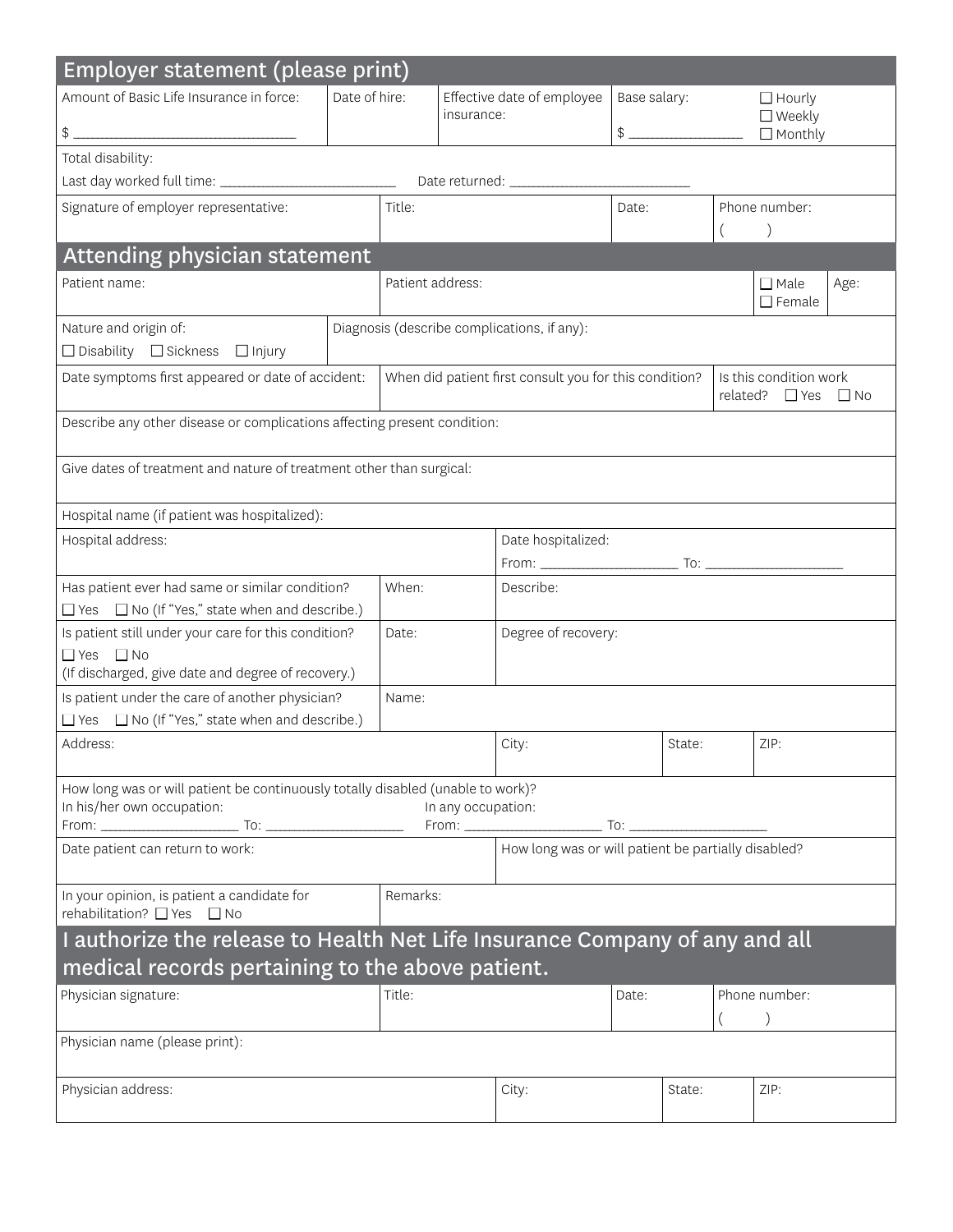In addition to the State of California nondiscrimination requirements (as described in benefit coverage documents), Health Net Life Insurance Company and Health Net of California, Inc. (Health Net) comply with applicable federal civil rights laws and do not discriminate on the basis of race, color, national origin, age, disability, or sex. Health Net does not exclude people or treat them differently because of race, color, national origin, age, disability, or sex.

Health Net:

- Provides free aids and services to people with disabilities to communicate effectively with us, such as qualified sign language interpreters and written information in other formats (large print, accessible electronic formats, other formats).
- Provides free language services to people whose primary language is not English, such as qualified interpreters and information written in other languages.

If you need these services, contact Health Net's Customer Contact Center at **1-800-522-0088 (TTY: 711).** 

If you believe that Health Net has failed to provide these services or discriminated in another way on the basis of race, color, national origin, age, disability, or sex, you can file a grievance by calling the number above and telling them you need help filing a grievance; Health Net's Customer Contact Center is available to help you. You can also file a grievance by mail: Health Net, PO Box 10348, Van Nuys, California 91410-0348, by fax: 1-877-831-6019, or online: healthnet.com.

You can also file a civil rights complaint with the U.S. Department of Health and Human Services, Office for Civil Rights, electronically through the Office for Civil Rights Complaint Portal, available at https://ocrportal.hhs.gov/ocr/ [portal/lobby.jsf](https://ocrportal.hhs.gov/ocr/portal/lobby.jsf) or by mail or phone at: U.S. Department of Health and Human Services, 200 Independence Avenue SW, Room 509F, HHH Building, Washington, DC 20201, 1-800-368-1019 (TDD: 1-800-537-7697).

Complaint forms are available at http://www.hhs.gov/ocr/office/file/index.html.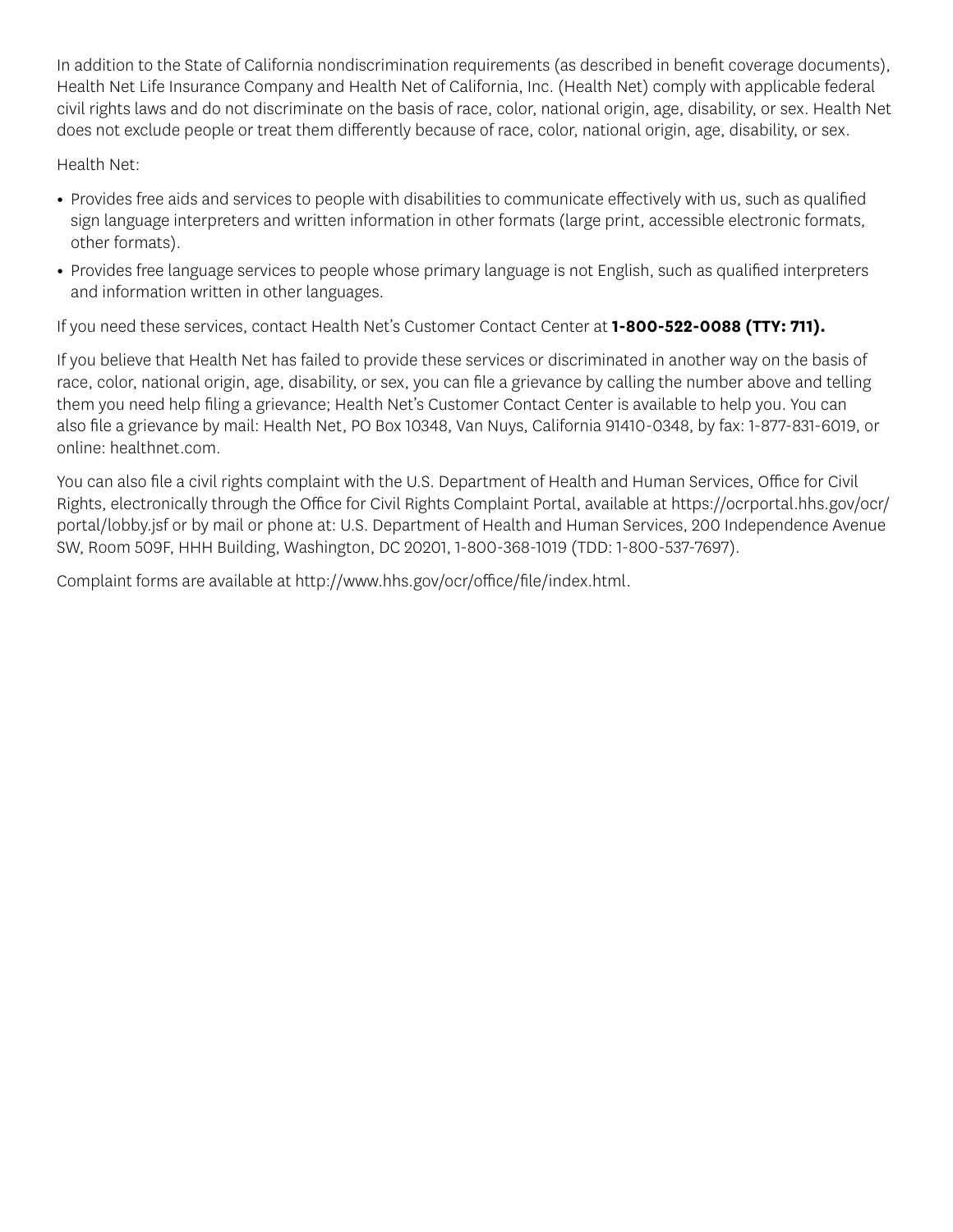#### **English**

No Cost Language Services. You can get an interpreter. You can get documents read to you and some sent to you in your language. For help, call us at the number listed on your ID card or call 1-800-522-0088 (TTY: 711). If you bought coverage through the California marketplace call 1-888-926-4988 (TTY: 711). For more help: If you are enrolled in a PPO or EPO insurance policy from Health Net Life Insurance Company, call the CA Dept. of Insurance at 1-800-927-4357. If you are enrolled in an HMO or HSP plan from Health Net of California, Inc., call the DMHC Helpline at 1-888-HMO-2219.

### **Arabic**

خدمات اللغة مجانية. يمكنك الحصول على مترجم فوري. ويمكنك الحصول على وثائق مقروءة لك. للحصول على المساعدة، اتصل بنا على الرقم الموجود على بطاقة الهوية أو اتصل على مركز االتصال التجاري في 1-800-522-0088 )711 :TTY). في حال قمت بشراء التغطية من سوق كاليفورنيا، اتصل على الرقم 1-888-926-4988 )711 :TTY )وللحصول على المساعدة: في حال كنت مسجال في بوليصة تأمين المنظمة المزودة المفضلة PPO أو المنظمة المزودة الحصرية EPO من شركة التأمين على الحياة Life Net Health Company Insurance ، اتصل على قسم التأمين في كاليفورنيا على الرقم .1-800-927-4357 في حال كنت مسجال في منظمة المحافظة على الصحة HMO أو خطة التوفير الصحية HSP من شركة Inc ,California of Net Health,. اتصل على خط المساعدة في قسم الرعاية الصحية المدارة DMHC على الرقم -2219HMO1-888- . ֧֖֖֖֖֖֖֖֖֚֚֚֚֚֚֚֚֚֚֚֚֝֟֟֓֕<br>֧֪֪֪֪֪֝֝֝**֓** ֧֖֖֖֖֖֖֚֚֚֚֚֚֝֟֟֟֟֟<br>֧֪֚֝<br>֖֖֖֖֚֚֚֚֝֝֝֝**֚** 

#### **Armenian**

Անվճար լեզվական ծառայություններ: Դուք կարող եք բանավոր թարգմանիչ ստանալ: Փաստաթղթերը կարող են կարդալ ձեզ համար: Օգնության համար զանգահարեք մեզ ձեր ID քարտի վրա նշված հեռախոսահամարով կամ զանգահարեք 1-800-522-0088 (TTY: 711) հեռախոսահամարով: Եթե ապահովագրում եք գնել Կալիֆորնիայի շուկայական հրապարակի միջոցով, զանգահարեք 1-888-926-4988 (TTY: 711) հեռախոսահամարով: Լրացուցիչ օգնության համար. եթե անդամագրված եք Health Net Life Insurance Company-ի PPO կամ EPO ապահովագրությանը, զանգահարեք Կալիֆորնիայի Ապահովագրության բաժին՝ 1-800-927-4357 հեռախոսահամարով: Եթե անդամագրված եք Health Net of California, Inc.-ի HMO կամ HSP ծրագրին, զանգահարեք DMHC օգնության գիծ՝ 1-888-HMO-2219 հեռախոսահամարով:

#### **Chinese**

PPO 或 EPO 保單,請致電 1-800-927-4357 與加州保險局聯絡。如果您透過 Health Net of California, Inc. 免費語言服務。您可使用口譯員。您可請人使用您的語言將文件內容唸給您聽,並請我們將有您 語言版本的部分文件寄給您。如需協助,請致電您會員卡上所列的電話號碼與我們聯絡,或致電 1-800-522-0088(TTY:711)。如果您是透過加州健康保險交易市場購買承保,請致電 1-888-926-4988(TTY:711)。如需進一步協助:如果您透過 Health Net Life Insurance Company 投保 投保 HMO 或 HSP 計畫,請致電 DMHC 協助專線 1-888-HMO-2219。

#### **Hindi**

बिना लागत वाली भाषा सेवाएं। आप एक दुर्भाषिया प्राप्त कर सकते है। आपको दस्तावेज पढ़ कर सुनाए जा सकते हैं। मदद के लिए, आपके आईडी कार्ड पर दिए गए सूचीबद्ध नंबर पर हमें कॉल करें, या 1-800-522-0088 (TTY: 711) पर कॉल करे। यदि आपने कैलिफोर्निया मार्किट प्लैस के माध्यम से कवरेज खरीदा है तो 1-888-926-4988 (TTY: 711) पर कॉल करे। अधिक मदद के लिए: यदि आप Health Net Life Insurance Company पीपीओ PPO या ईपीओ EPO बीमा पॉलिसी में नामाकित है, तो कैलिफोर्निया बीमा विभाग को 1-800-927-4357 पर कॉल करे। यदि आप Health Net of California, Inc. के एचएमओ HMO या एचएसपी HSP प्लैन में नामांकित है, तो डीएमएचसी DMHC हेल्पलाइन के 1-888-HMO-2219 पर कॉल कर। ें

#### **Hmong**

Kev Pab Txhais Lus Dawb. Koj xav tau neeg txhais lus los tau. Koj xav tau neeg nyeem cov ntaub ntawv kom yog koj hom lus los tau. Kev pab, hu rau peb ntawm tus xov tooj teev nyob rau hauv koj daim ID card los yog hu rau 1-800-522-0088 (TTY: 711). Yog tias koj yuav kev pov hwm ntawm California marketplace hu 1-888-926-4988 (TTY: 711). Xav tau kev pab ntxiv: Yog koj tau tsab ntawv tuav pov hwm PPO los yog EPO los ntawm Health Net Life Insurance Company, hu mus rau CA Dept. of Insurance ntawm 1-800-927-4357. Yog koj tau txoj kev pab kho mob HMO los yog HSP los ntawm Health Net of California, Inc., hu mus rau DMHC tus xov tooj pab Helpline ntawm 1-888-HMO-2219.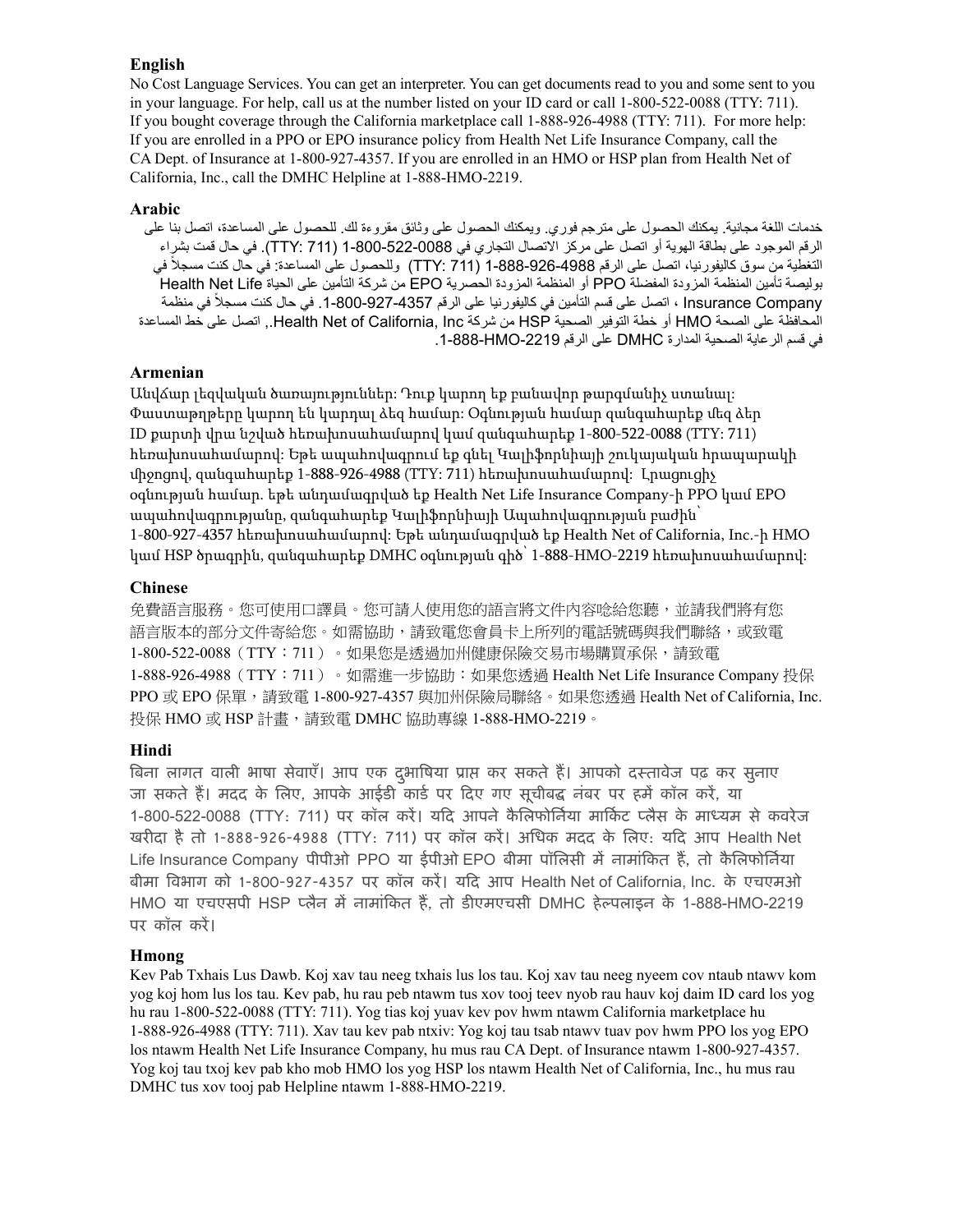#### **Japanese**

無料の言語サービス。通訳をご利用いただけます。日本語で文書をお読みします。援助が必要な場 合は、IDカードに記載されている番号までお電話いただくか、1-800-522-0088、(TTY: 711) までお電 話ください。カリフォルニア州のマーケットプレイス (保険購入サイト) を通じて保険を購入され た方は、1-888-926-4988 (TTY: 711) までお電話ください。さらに援助が必要な場合: Health Net Life Insurance CompanyのPPOまたはEPO保険ポリシーに加入されている方は、カリフォルニア州保険局 1-800-927-4357 まで電話でお問い合わせください。Health Net of California, Inc.のHMOまたはHSPに 加入されている方は、DMHCヘルプライン 1-888-HMO-2219 まで電話でお問い合わせください。

## **Khmer**

ិ សម្រាបជំនួយ សូមទាក់ទងយេងខ្ញុំតាមរយៈលេខទូរសព្ទដើលមាននៅលេកាត់សម្គាល់ខ្លួនរបស់អ្នក ឬ ទាក់ទងទៅម វ័ ជ្ឈមណ្ឌលទនាកទនងពាណជ្ជកម្មនេក្រុមហុន 1-800-522-0088 (TTY: 711)។ បេសនអ្នកបានទញការធានារាបរ ូ បេសនអ្នកបានចុះឈ្មោះក្នុងគោលការណធានារាបរង PPO ឬ EPO ពក្រុមហ៊ុនធានារាបរងជរត Health Net Life Insurance Company សូមទាកទងទោនាយកដ្ឋានធានារាបរង CA តាមរយៈទូរសព្ទបេខ ់ ូ សេវាភាសាដោយឥតគិតថ្លេ។ អ្នកអាចទទួលបានអ្នកបកប្រេផ្ទាលមាត។ អ្នកអាចស្តាប់គេអានឯកសារខ្យអ្នក។ ់ ងតាមរយៈ ទផ្សារនេរដ្ឋកាលហ្វរញា សូមទូរសព្វទៅលេខ 1-888-926-4988 (TTY: 711)។ សម្រាបជំនួយបន្ថេម ៖ 1-800-927-4357។ បេសនអ្នកបានចុះឈ្មោះក្នុងផេនការ HMO ឬ HSP ពក្រុមហុន Health Net of California, Inc.<br>. នេរដ្ឋកាលហ្វរញា សូមទាកទងលេខទូរសព្ទជំនួយ DMHC ៖ 1-888-HMO-2219។

#### **Korean**

무료 언어 서비스. 통역 서비스를 받을 수 있습니다. 문서 낭독 서비스를 받으실 수 있습니다. 도움이 필요하시면 보험 ID 카드에 수록된 번호로 전화하시거나1-800-522-0088 (TTY: 711) 번으로 전화해 주십시오. 캘리포니아 주 마켓플레이스를 통해 보험을 구입하셨으면 1-888-926-4988 (TTY: 711) 번으로 전화해 주십시오. 추가 도움이 필요하시면, Health Net Life Insurance Company의 PPO 또는 EPO 보험에 가입되어 있으시면 캘리포니아 주 보험국에 1-800-927-4357번으로 전화해 주십시오. Health Net of California, Inc.의 HMO 또는 HSP 플랜에 가입되어 있으시면 DMHC 도움라인에 1-888-HMO-2219번으로 전화해 주십시오.

#### **Navajo**

Saad Bee Áká E'eyeed T'áá Jíík'e. Ata' halne'ígíí hóló. T'áá hó hazaad k'ehjí naaltsoos hach'j' wóltah. Shíká a'doowoł nínízingo naaltsoos bee néího'dólzinígíí bikáa'gi béésh bee hane'í bikáá' áajj' hodíílnih éí doodaii' 1-800-522-0088 (TTY: 711). California marketplace hoolyéhíjí béeso ách'ááh naanilí ats'íís baa áháyá biniiyé nahíníłnii'go éí koji' hólne' 1-888-926-4988 (TTY: 711). Shíká anáá'doowoł jinízingo: PPO éí doodaii' EPOojí Health Net Life Insurance Company wolyéhíjí béeso ách'ááh naa'nil biniiyé hwe'iina' bik'é'ésti'go éí CA Dept. of Insurance bich'j' hojilnih 1-800-927-4357. HMO éí doodaii' HSPojí Health Net of California, Inc.ojí béeso ách'ááh naa'nil biniiyé hats'íís bik'é'ésti'go éí koji' hojilnih DMHC Helpline 1-888-HMO-2219.

#### **Persian (Farsi) Persian (Farsi)**

خدمات زبان به طور رايگان. می توانيد يک مترجم شفاهی بگيريد. می توانيد درخواست کنيد که اسناد برای شما قرائت شوند. خدمات زبان به طور رايگان. می توانيد يک مترجم شفاهی بگيريد. می توانيد درخواست کنيد که اسناد برای شما قرائت شوند بر ای دريافت راهنمايی، با ما به شماره ای که روی کارت شناسايی شما درج شده تماس بگيريد يا با مرکز تماس بازرگانی 1-800-522-0088 (TTY: 711) تماس بگيريد. اگر پوشش بيمه را از طريق بازارگاه کاليفرنيا خريداری کرديد با شماره 1-888-926-4988 (TTY: 711) تماس بگيريد. برای دريافت راهنمايی بيشتر: اگر در بيمه نامه PPO يا EPO از سوی Health Net Life Insurance Companyضويت داريد، با CA Dept. of Insurance به شماره 4357-800-927 تماس بگيريد. اگر در برنامه HMO يا HSP از سوی Health Net of California, Inc . عضويت داريد، با خط راهنمايی تلفنی DMHC به شماره -2219HMO1-888- تماس بگيريد.

# **Panjabi (Punjabi)**

ਬਿਨਾਂ ਕਿਸੇ ਲਾਗਤ ਤੋਂ ਭਾਸ਼ਾ ਸੇਵਾਵਾਂ। ਤੁਸੀਂ ਇੱਕ ਦੁਭਾਸ਼ਿਆ ਪ੍ਰਾਪਤ ਕਰ ਸਕਦੇ ਹੋ। ਤੁਹਾਨੂੰ ਦਸਤਾਵੇਜ਼ ਤੁਹਾਡੀ ਭਾਸ਼ਾ ਵਿੱਚ ਪੜ੍ਹ ਕੇ ਸੁਣਾਏ ਜਾ ਸਕਦੇ ਹਨ। ਮਦਦ ਲਈ, ਆਪਣੇ ਆਈਡੀ ਕਾਰਡ ਤੇ ਦਿੱਤੇ ਨੰਬਰ ਤੇ ਸਾਨੂੰ ਕਾਲ ਕਰੋ ਜਾਂ ਕਿਰਪਾ ਕਰਕੇ 1-800-522-0088 (TTY: 711) 'ਤੇ ਕਾਲ ਕਰੋ। ਜੇ ਤੁਸੀਂ ਕੈਲੀਫ਼ੋਰਨੀਆਂ ਮਾਰਕਿਟ ਪਲੇਸ ਦੇ ਰਾਹੀਂ ਬੀਮਾ ਕਵਰੇਜ਼ ਖਰੀਦੀ ਹੈ ਤਾਂ 1-888-926-4988 (TTY: 711) 'ਤੇ ਕਾਲ ਕਰੋ। ਵਧੇਰੀ ਮਦਦ ਲਈ: ਜੇ ਤੁਸੀਂ Health Net Life Insurance Company ਪੀਪੀਓ PPO ਜਾਂ ਈਓਪੇ EPO ਬੀਮਾ ਪਾਲਿਸੀ ਵਿੱਚ ਨਾਮਾਂਕਿਤ ਹੋ, ਤਾਂ ਕੈਲੀਫੇਰਨੀਆਂ ਬੀਮਾ ਵਿਭਾਗ ਨੂੰ 1-800-927-4357 'ਤੇ ਕਾਲ ਕਰੋ। ਜੇ ਤੁਸੀਂ Healh Net of California, Inc. ਤੋਂ ਇੱਕ ਐਚਐਮਓ HMO ਜਾਂ ਐਚਐਸਪੀ HSP ਪਲੈਨ ਵਿੱਚ ਨਾਮਾਂਕਿਤ ਹੋ ਤਾਂ ਡੀਐਮਐਚਸੀ DMHC ਹੈਲਪਲਾਈਨ ਨੂੰ 1-888-HMO-2219 'ਤੇ ਕਾਲ ਕਰੋ। ੇ

HSP ਪਲੈਨ ਬਵੱਚ ਨਾਮਾਂਬਿਤ ਹੋ ਤਾਂ ਡੀਐਮਐਚਸੀ DMHC ਹੈਲਪਲਾਈਨ ਨੂੰ 1-888-HMO-2219 'ਤੇ ਿਾਲ ਿਰੋ।